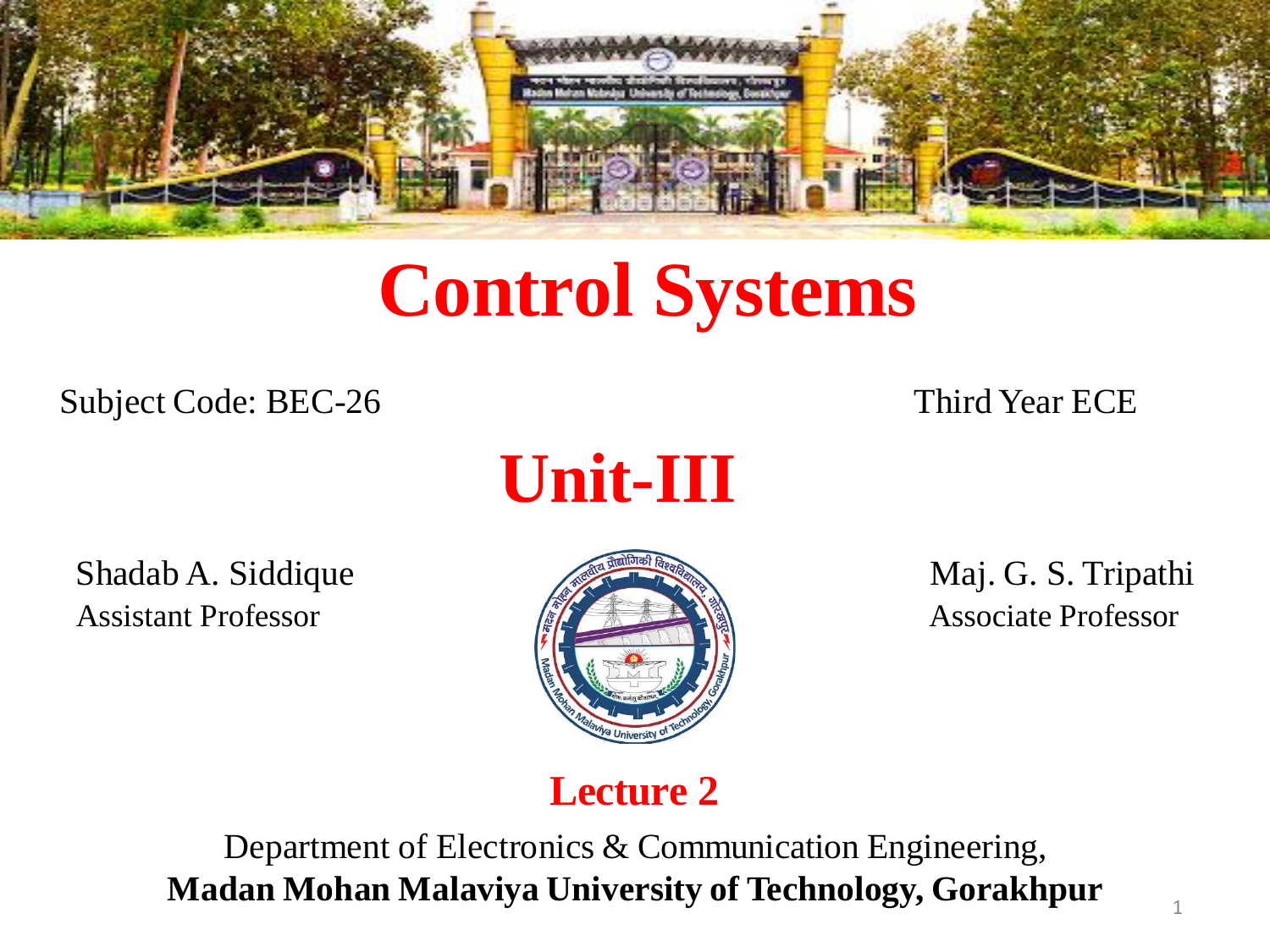#### **Example 2**



For the given transfer function,

$$
T.F. = \frac{(s+2)}{s(s+4)(s^2+6s+25)}
$$

Find: (i) Poles (iii) Pole-zero Plot (ii)Zeros (iv) Characteristics Equation

Solution: (i)Poles

The poles can be obtained by equating denominator with zero

$$
s(s+4)(s2+6s+25) = 0
$$
  
∴ s = 0  
∴ s+4=0  
∴ s = -4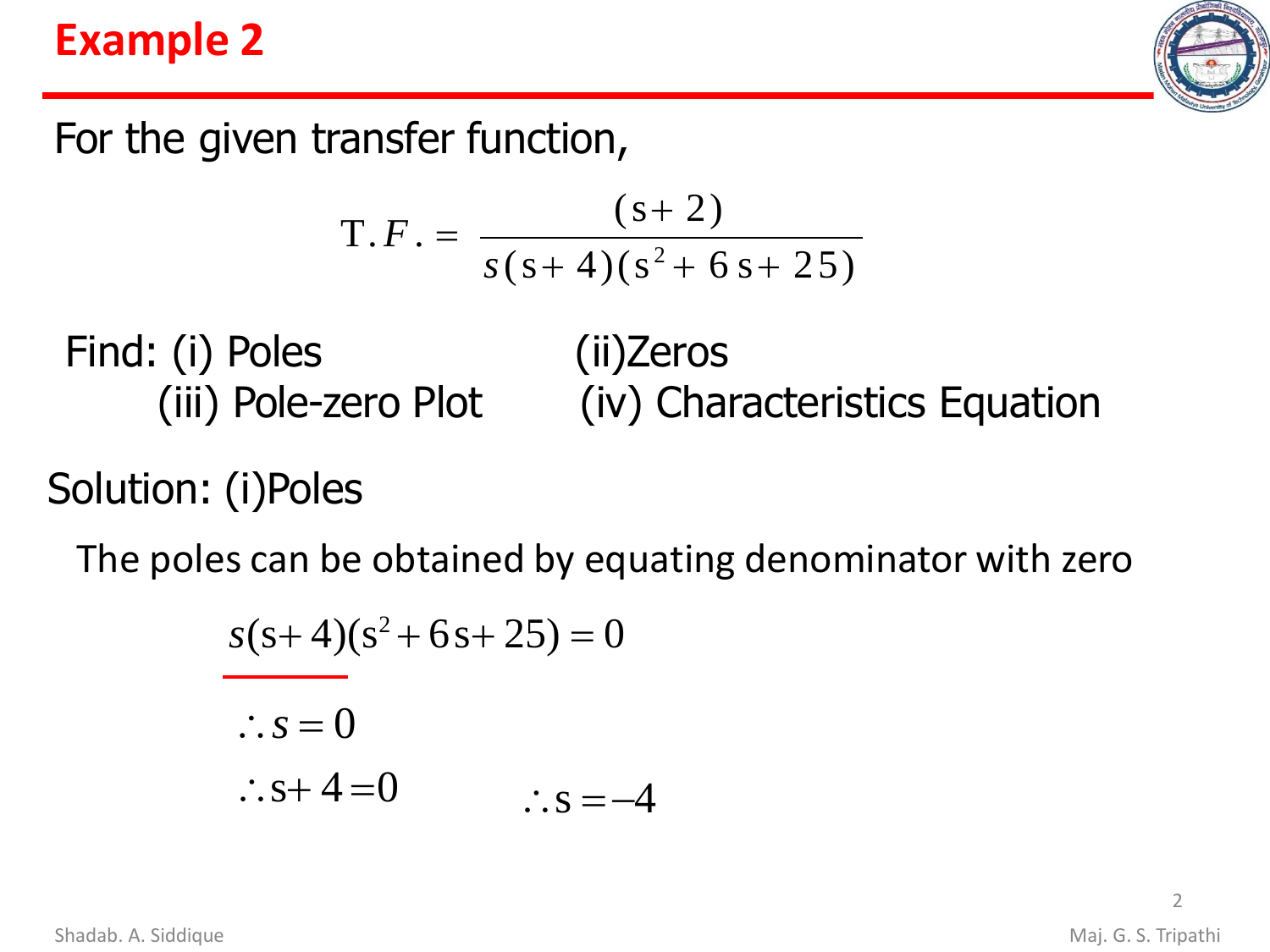



$$
s(s+4)(s^2+6s+25) = 0
$$

$$
roots = \frac{-b \pm \sqrt{b^2 - 4ac}}{2a}
$$

$$
\therefore s = -3 + j4
$$

$$
\therefore s = -3 - j4
$$

The poles are  $s= 0, -4, -3+j4, -3-j4$ (ii) Zeros:

The zeros can be obtained by equating numerator with zero

$$
s+2=0 \qquad \qquad \therefore s=-2
$$

#### The zeros are s=-2

Shadab. A. Siddique **Maj. G. S. Tripathi**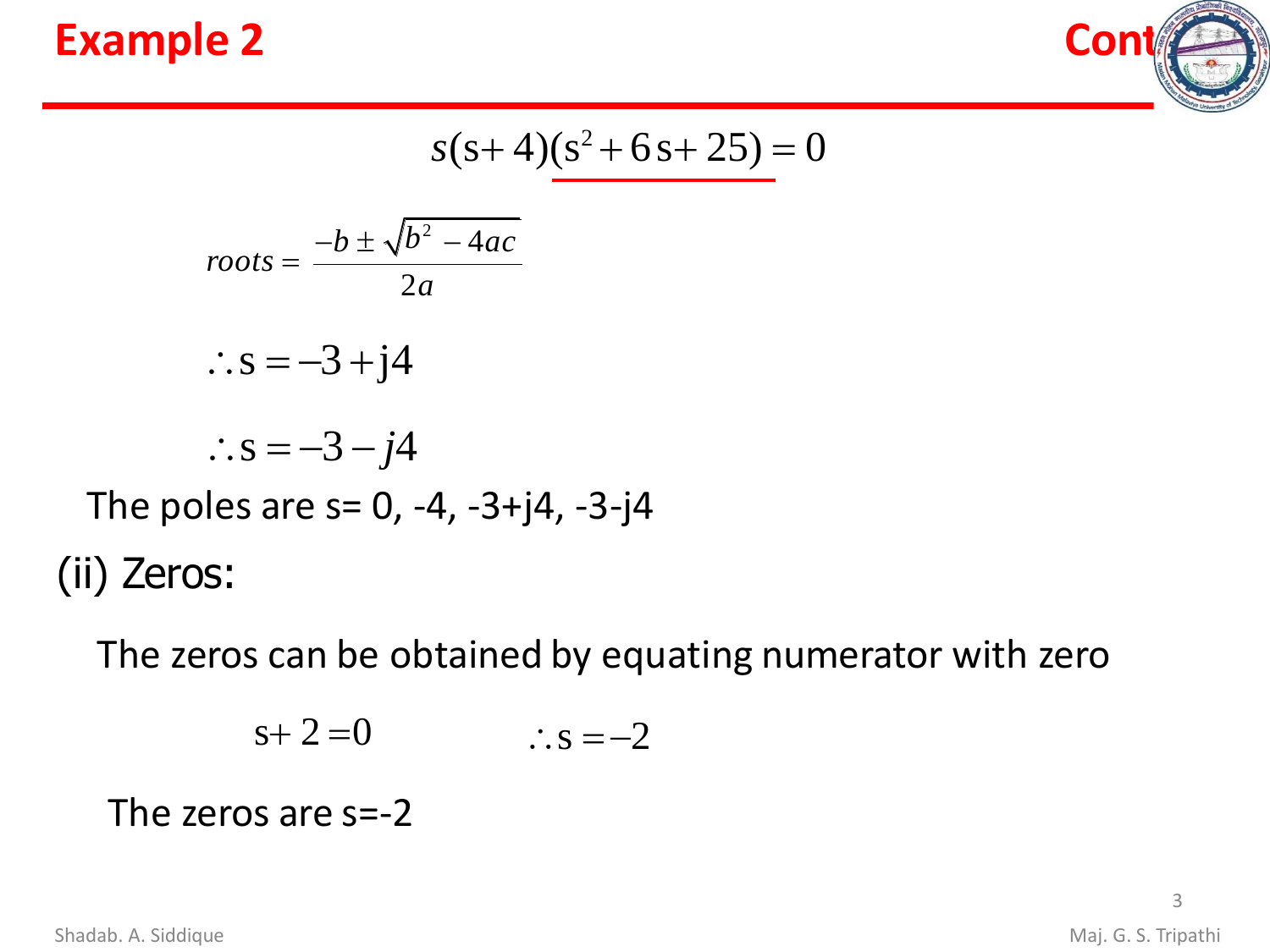#### **Example 2 Contract 2**



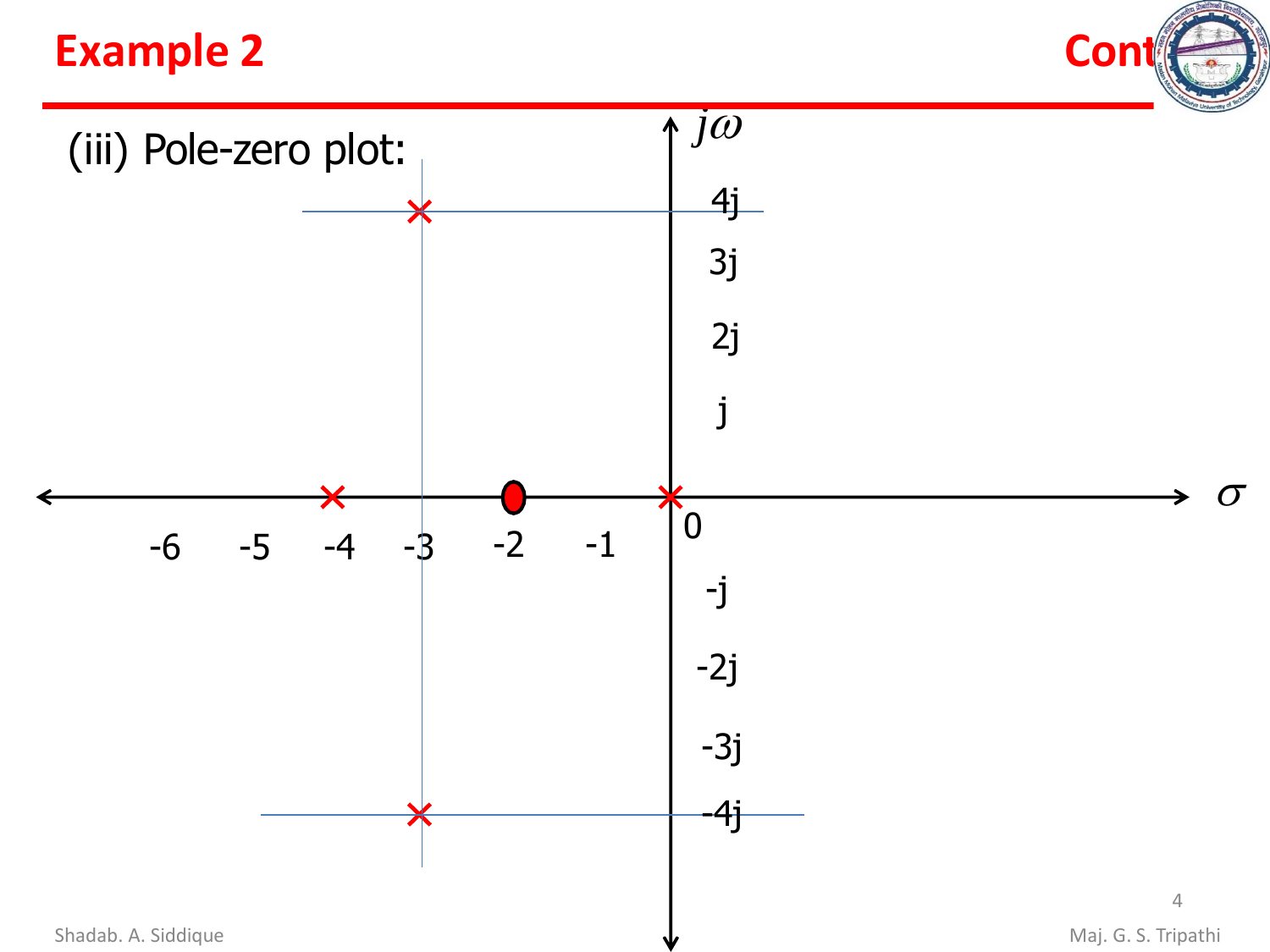



(iv) Characteristics Equation:

 $s(s+4)(s^2+6s+25)=0$ 

$$
(s^2 + 4s)(s^2 + 6s + 25) = 0
$$

 $\therefore$  s<sup>4</sup> + 6s<sup>3</sup> + 25s<sup>2</sup> + 4s<sup>3</sup> + 24s<sup>2</sup> + 100s = 0

 $\therefore$  s<sup>4</sup> +10s<sup>3</sup> + 49s<sup>2</sup> +100s = 0

5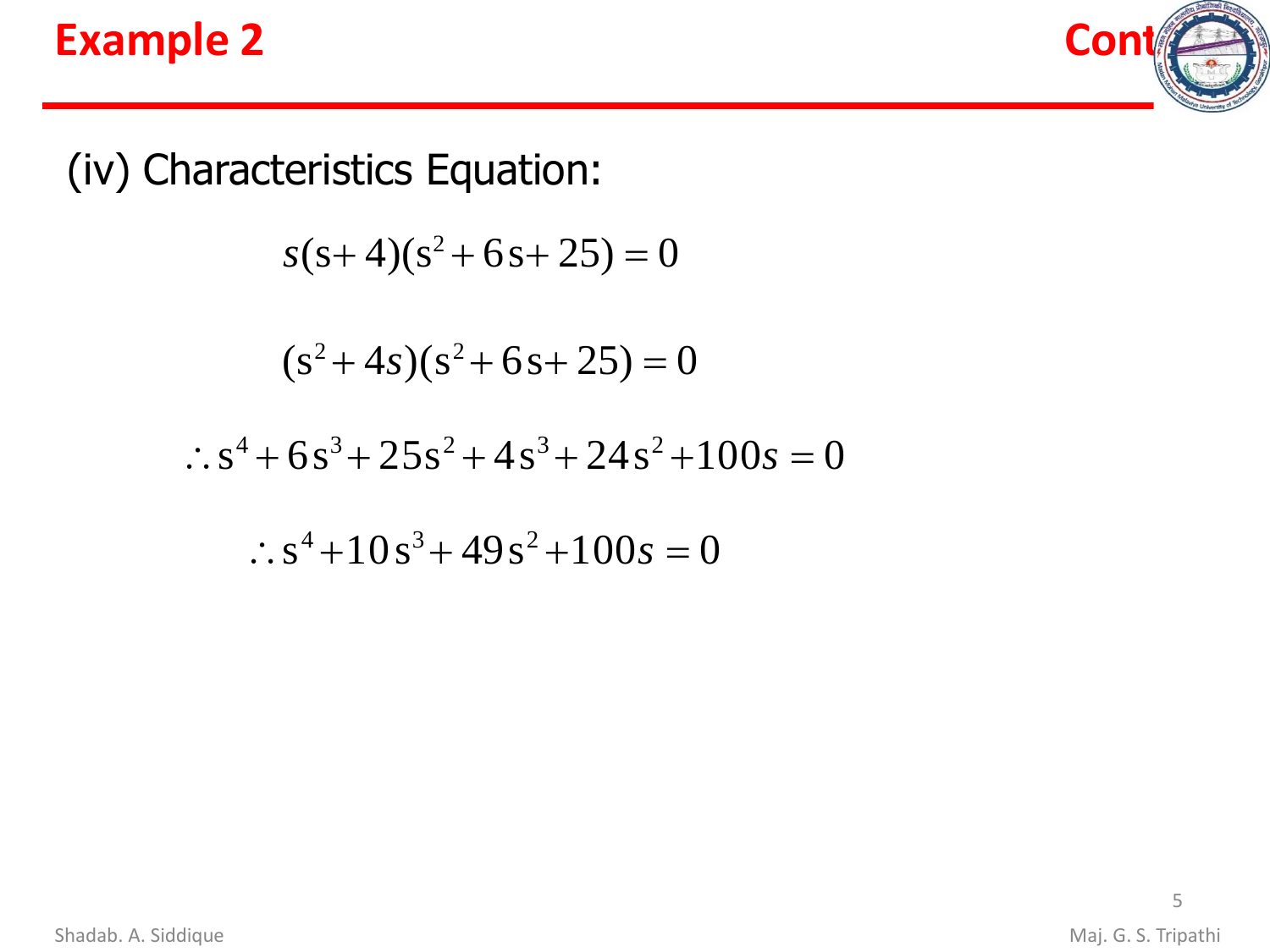

Consider a first order system as shown;

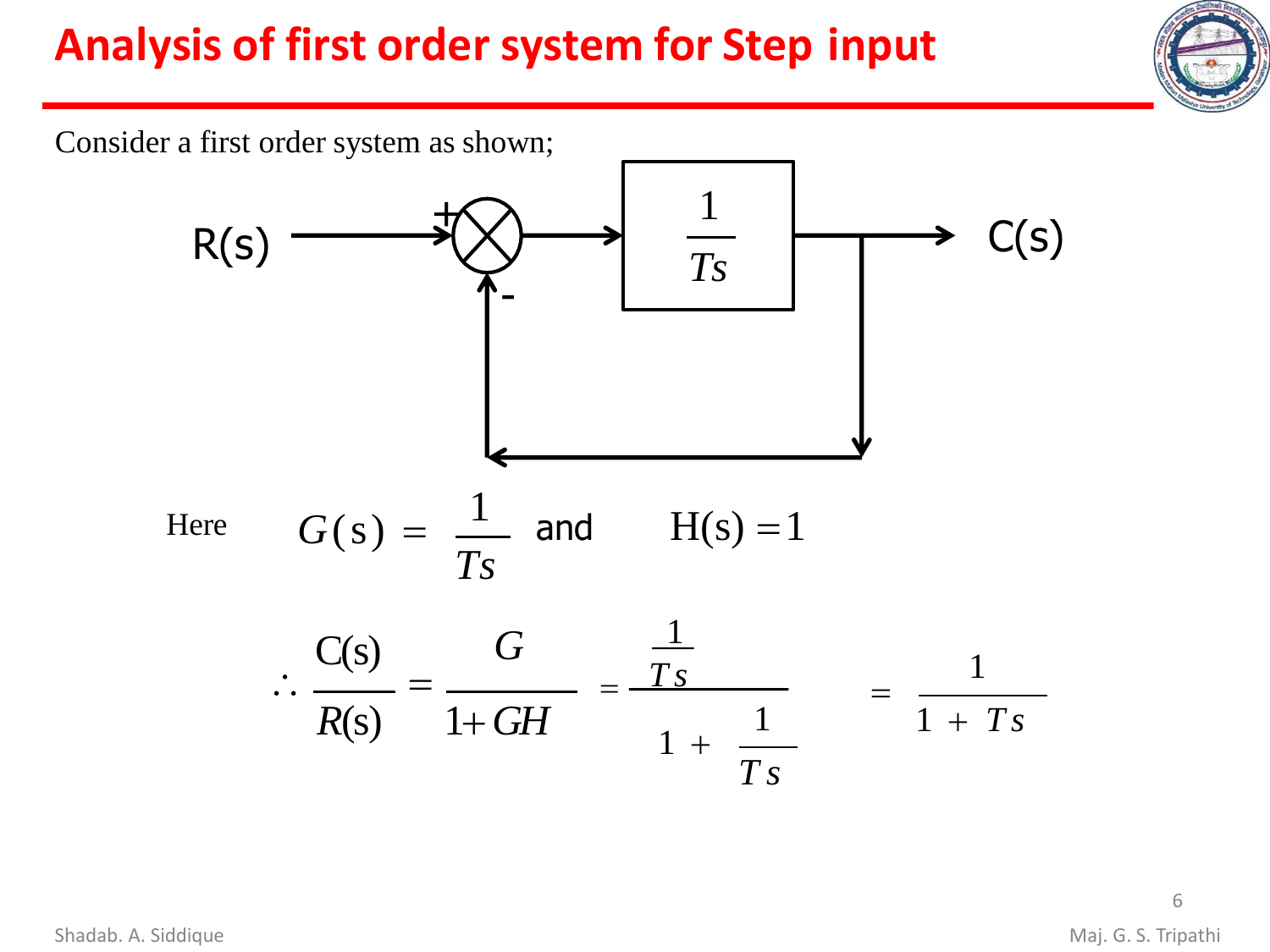



For step input;

$$
r(t) = u(t) \qquad t>0= 0 \qquad t<0
$$

Taking Laplace transform;

$$
R(s) = L\{\text{Ru}(t)\} = \frac{1}{s}
$$

but

$$
\frac{C(s)}{R(s)} = \frac{1}{1+Ts}
$$
  
\n
$$
\therefore C(s) = \frac{1}{1+Ts} \times R(s)
$$

Shadab. A. Siddique **Maj. G. S. Tripathi**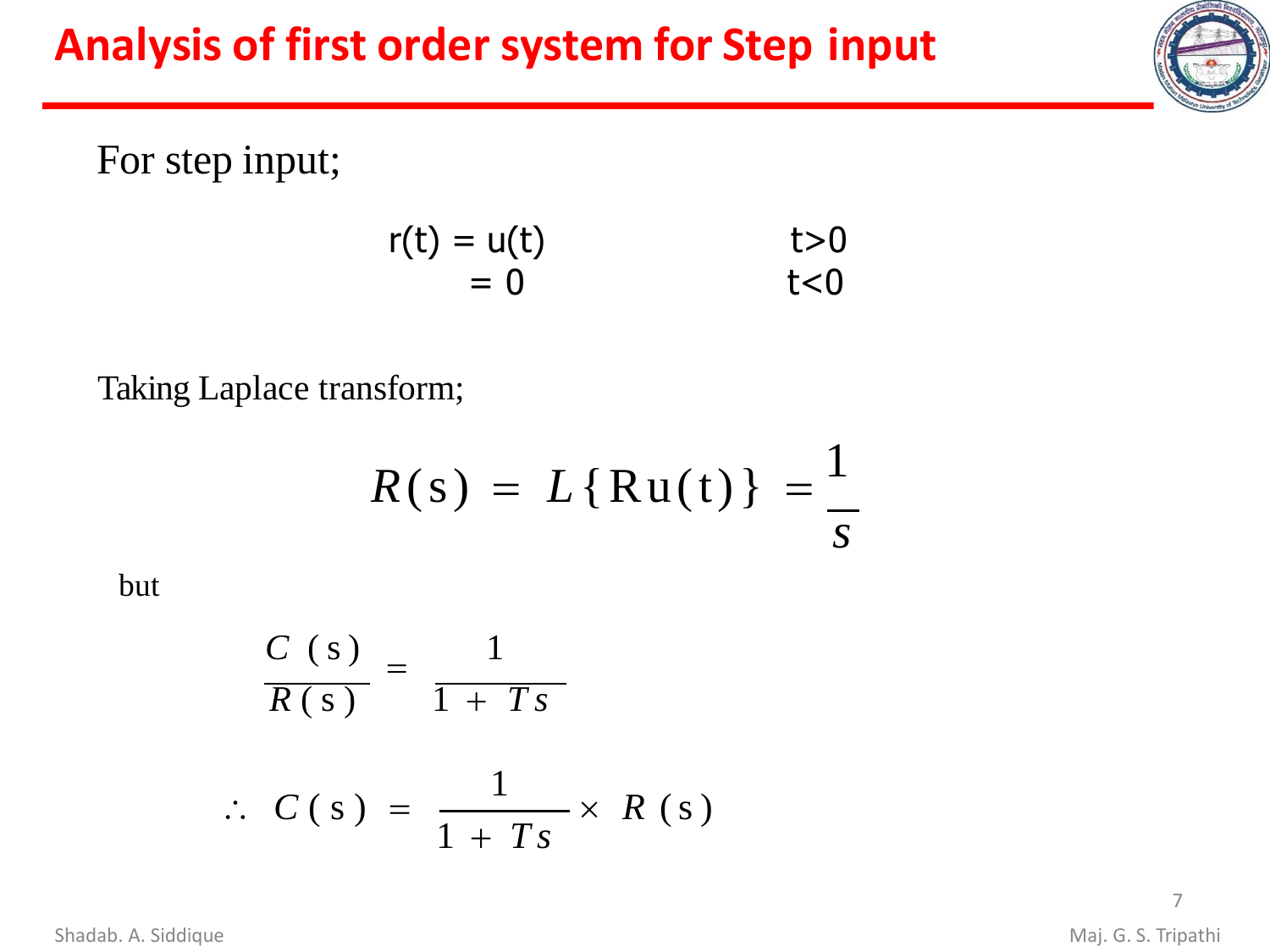

$$
\therefore C(s) = \frac{1}{1+Ts} \times \frac{1}{s}
$$

Using partial fraction;

$$
\therefore C(s) = \frac{A}{s} + \frac{B}{s + \frac{1}{T}}
$$

Solving;

$$
\therefore A = s.C(s) |_{s=0} = 1
$$

$$
\therefore B = (s + \frac{1}{T}) C (s) |_{s = -\frac{1}{T}} = -1
$$

8

Shadab. A. Siddique **Maj. G. S. Tripathi**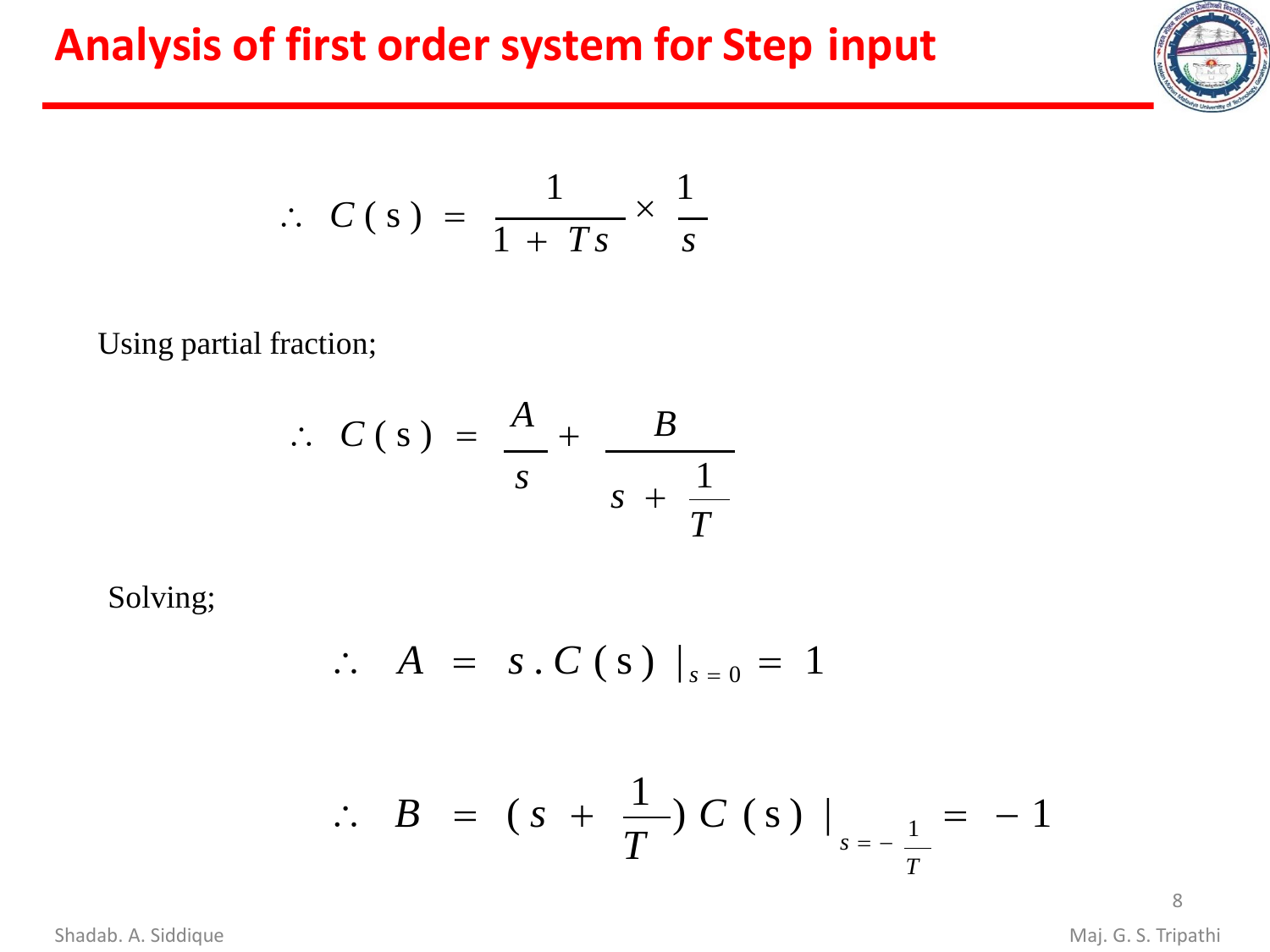

$$
\therefore C(s) = \frac{1}{s} - \frac{1}{s + \frac{1}{T}}
$$

Taking Inverse Laplace transform;

$$
\therefore c(t) = L^{-1} \{ C(s) \} = L^{-1} \{ \frac{1}{s} \} - L^{-1} \{ \frac{1}{s + \frac{1}{T}} \}
$$

$$
\therefore c(t) = 1 - e^{-\frac{1}{T}}
$$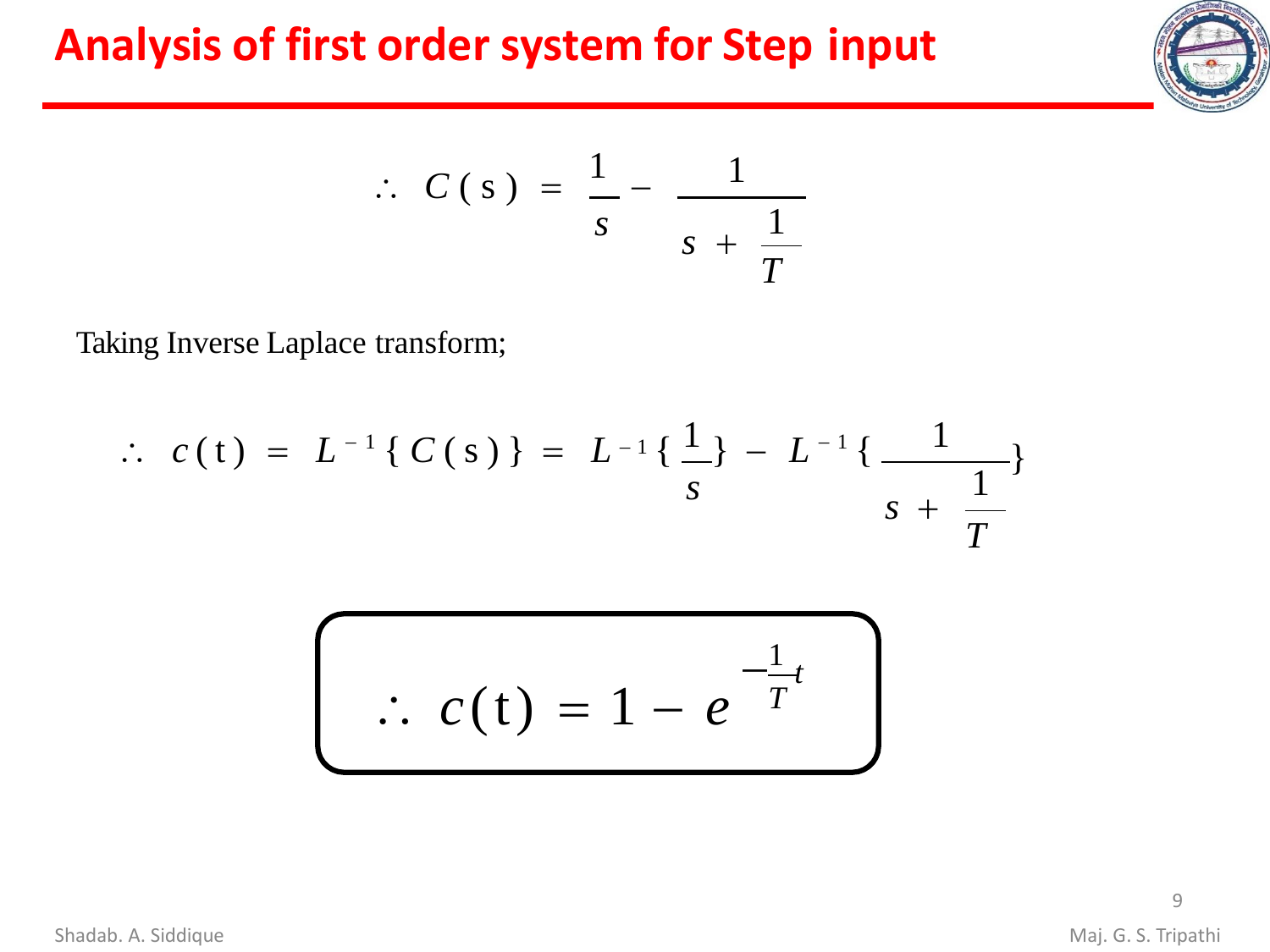

#### Plot c(t) vs t;

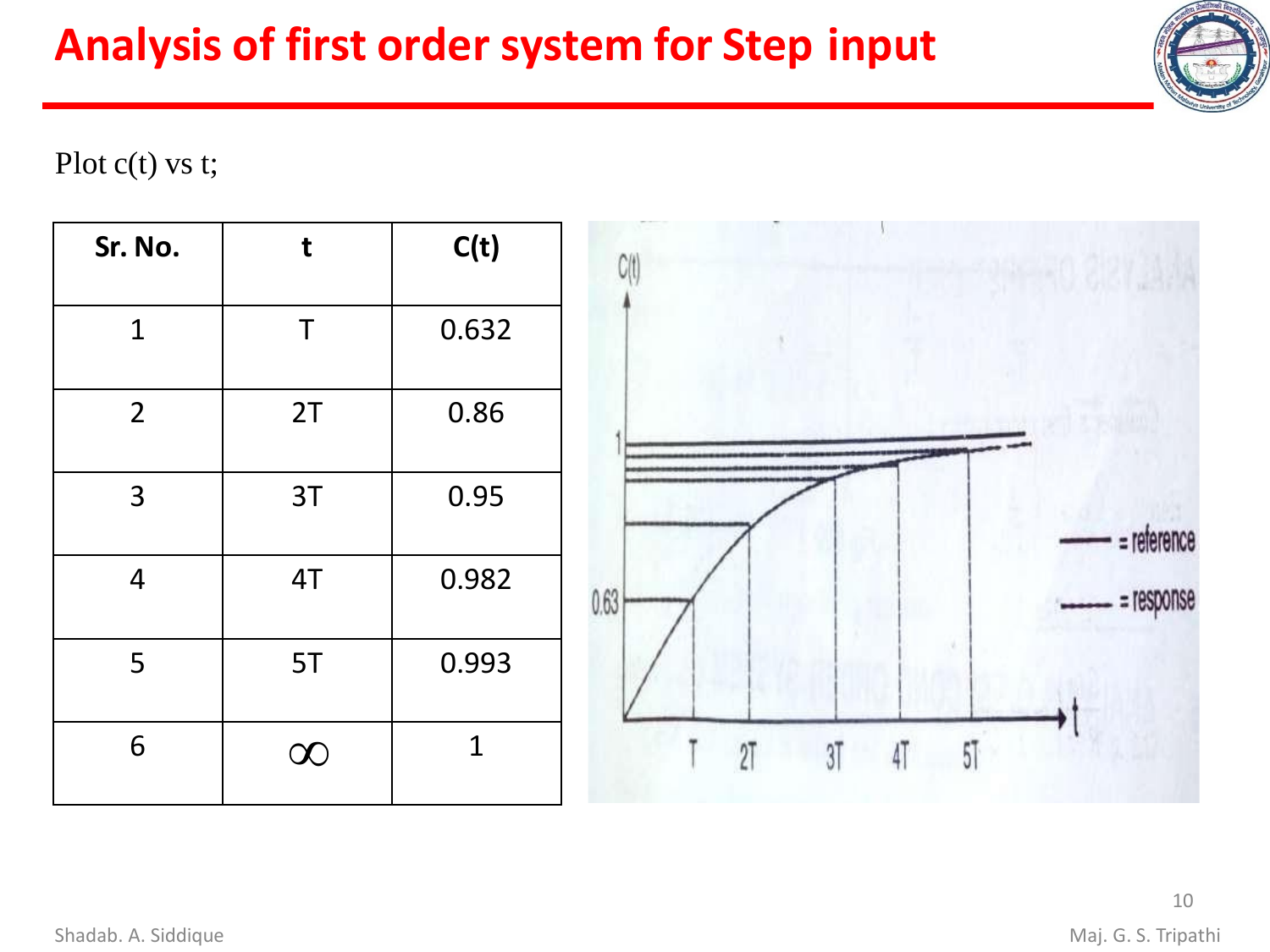# **Time Constant (T)**



- $\checkmark$  The value of c(t) = 1 only at t =  $\infty$ .
- $\checkmark$  Practically the value of c(t) is within 5% of final value at t = 3T and within 2% at t = 4T.
- $\checkmark$  In practice t = 3T or 4T may be taken as steady state.
- $\checkmark$  How quickly the value reaches steady state is a function of the time constant of the system.
- $\checkmark$  Hence smaller T indicates quicker response.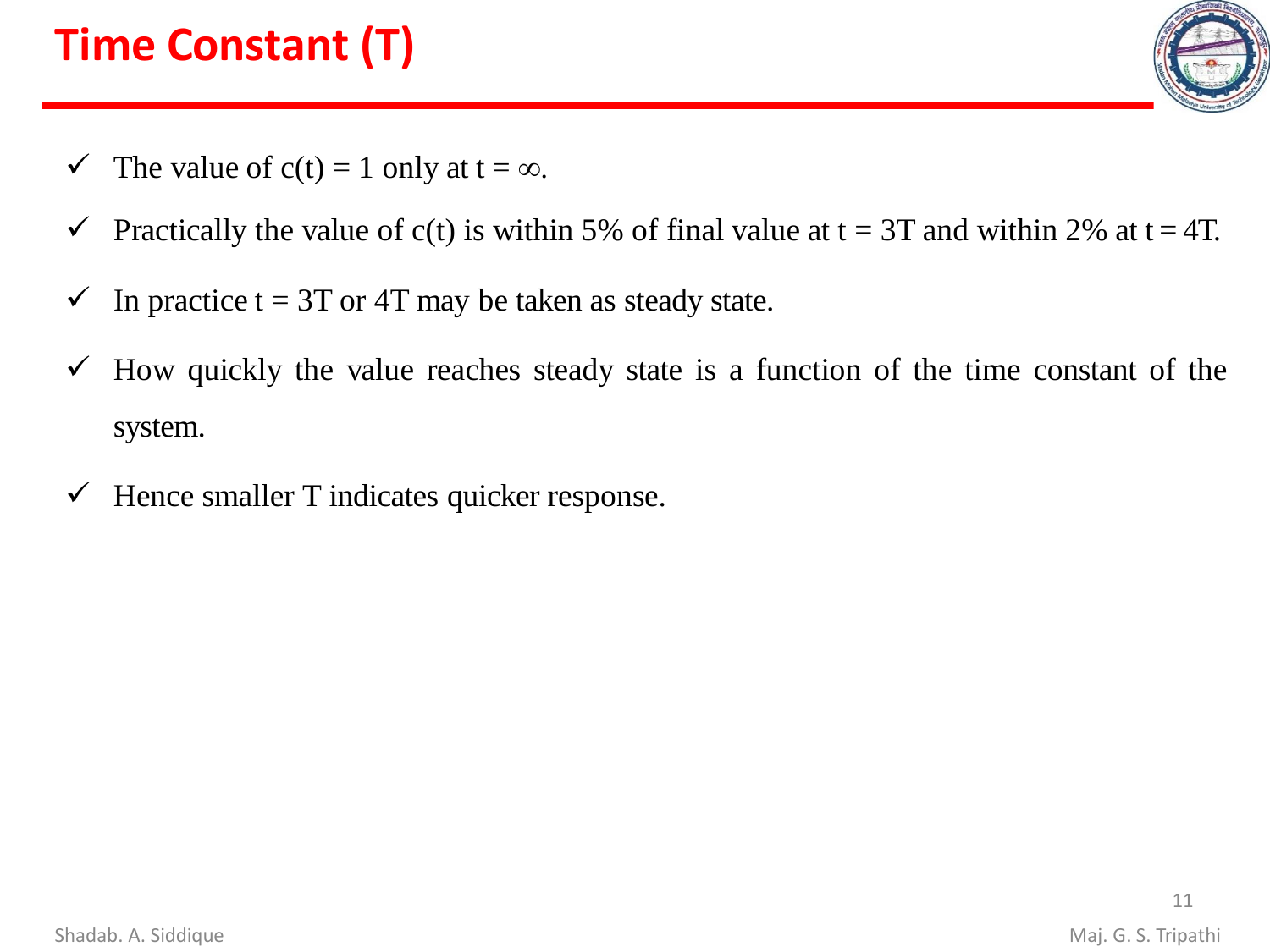

#### **Damping**

Every system has a tendency to oppose the oscillatory behavior of the system which is known as **"Damping"**.

#### **Damping Factor**  $\xi$

The damping in any systemis measured by a factor or ratio which is known as damping ratio. It is denoted by  $\xi$  (Zeta)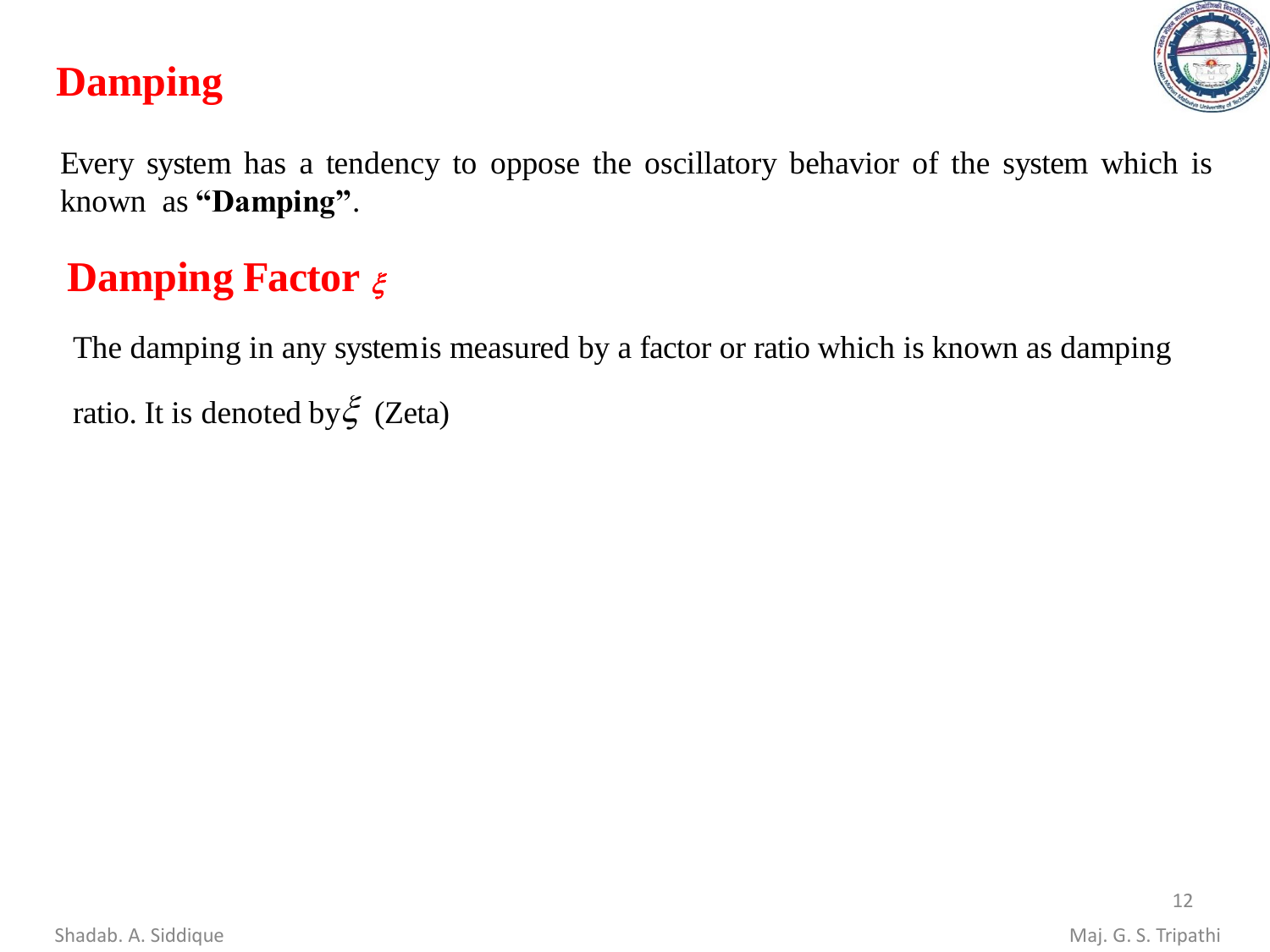

Consider a second order system as shown;



13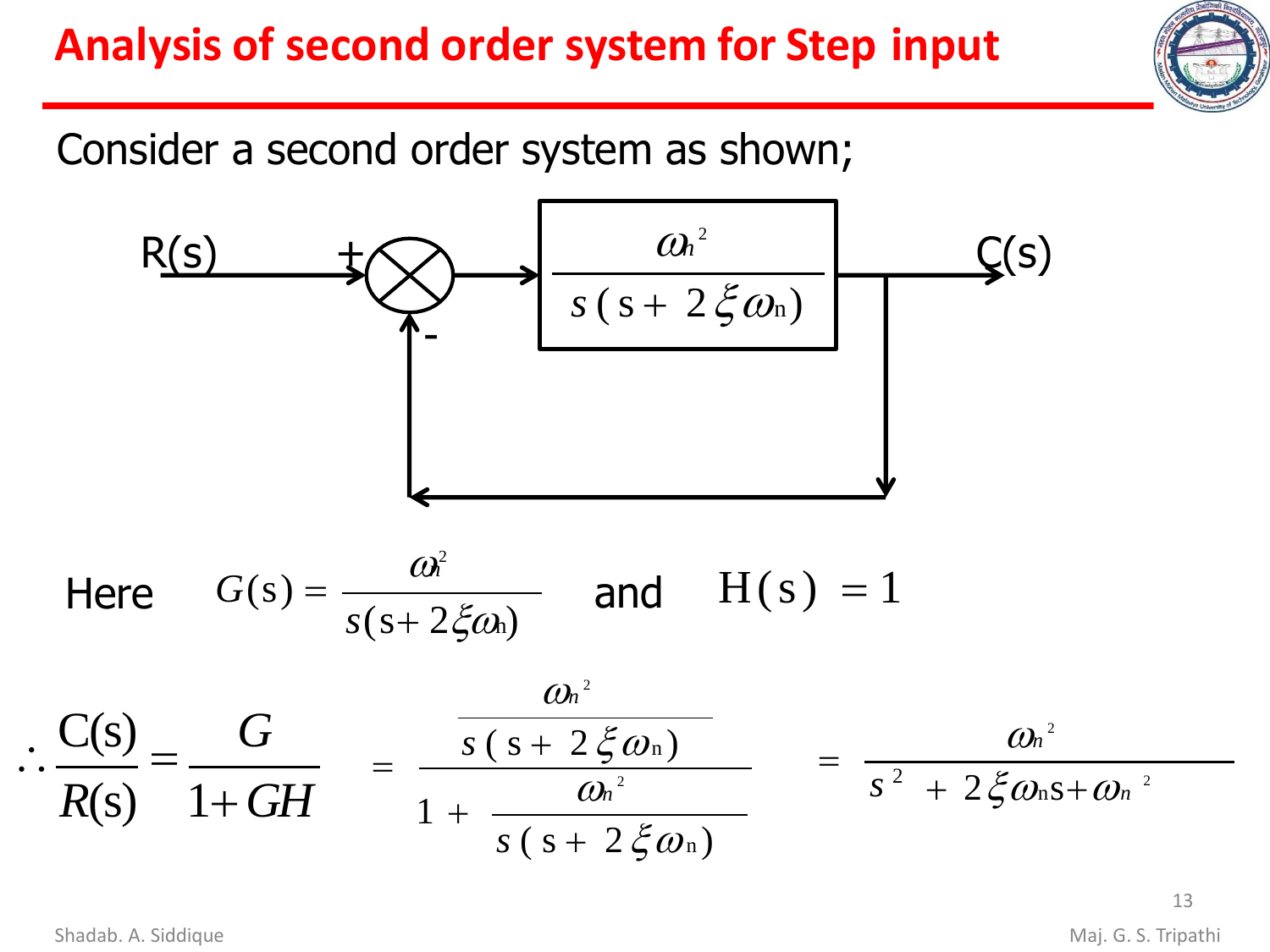

$$
\frac{C(s)}{R(s)} = \frac{\omega_n^2}{s^2 + 2 \xi \omega_n s + \omega_n^2}
$$

This is the standard form of the closed loop transfer function These poles of transfer function are given by;

$$
s^{2} + 2\xi\omega_{n}s + \omega_{n}^{2} = 0
$$
  
\n
$$
\therefore s = \frac{-2\xi\omega_{n} \pm \sqrt{(2\xi\omega_{n})^{2} - 4(\omega_{n})^{2}}}{2}
$$
  
\n
$$
= -\xi\omega_{n} \pm \sqrt{\xi\omega_{n}^{2} - \omega_{n}^{2}}
$$
  
\n
$$
= -\xi\omega_{n} \pm \omega_{n} \sqrt{\xi - 1}
$$